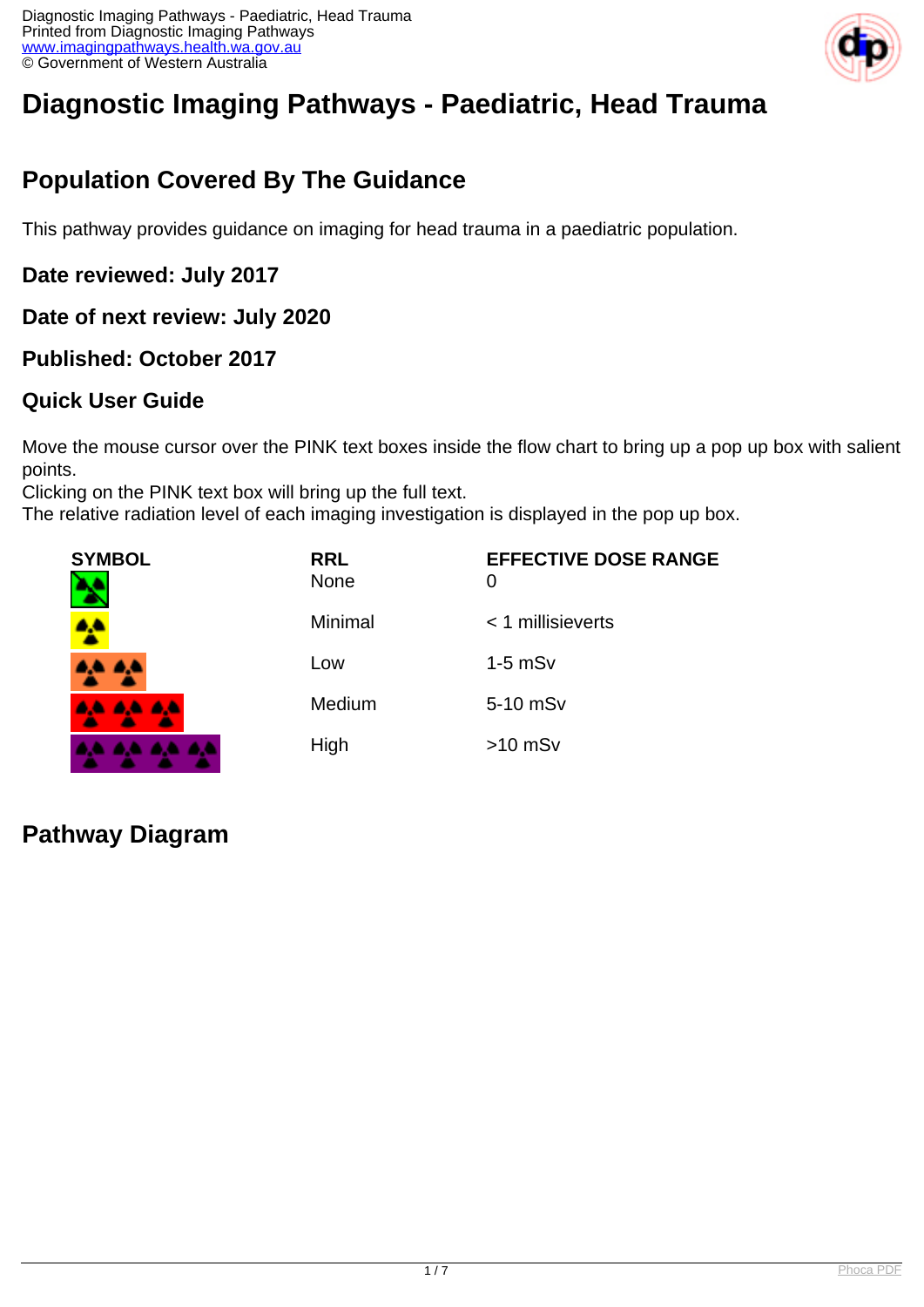Diagnostic Imaging Pathways - Paediatric, Head Trauma Printed from Diagnostic Imaging Pathways [www.imagingpathways.health.wa.gov.au](http://www.imagingpathways.health.wa.gov.au/) © Government of Western Australia





# **Image Gallery**

Note: Images coming soon

### **Teaching Points**

- Traumatic brain injury is the leading cause of death and disability in accidental childhood trauma. A head CT is the modality of choice for assessing acute neurological presentations in this population
- Paediatric Glasgow Coma Scale (GCS) is used to stratify head injury severity in children  $1$

| Sign             | ົດ<br>טטט   | Score |
|------------------|-------------|-------|
| Eye opening<br>∼ | Spontaneous |       |
|                  | sound<br>0  |       |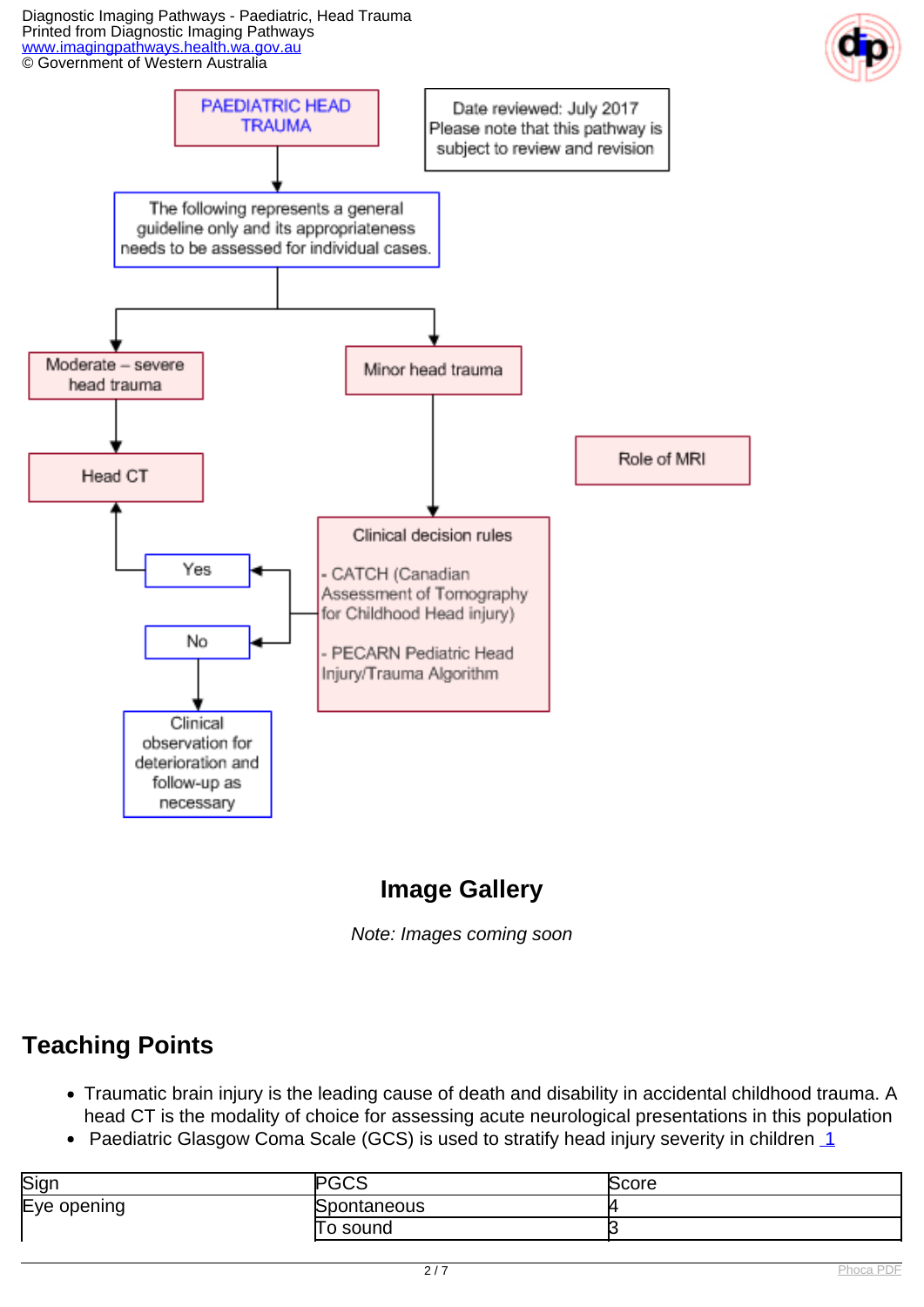

|                  | To pain                               |    |
|------------------|---------------------------------------|----|
|                  | None                                  |    |
| Verbal response  | Age-appropriate vocalisation,         | 5  |
|                  | smile, or orientation to sound,       |    |
|                  | interacts (coos, babbles), follows    |    |
|                  | bbjects                               |    |
|                  | Cries, irritable                      |    |
|                  | Cries to pain                         |    |
|                  | Moans to pain                         |    |
|                  | None                                  |    |
| Motor response   | Spontaneous movements (obeys          | 6  |
|                  | verbal command)                       |    |
|                  | Mithdraws to touch (localizes pain) 5 |    |
|                  | Withdraws to pain                     |    |
|                  | Abnormal flexion to pain              |    |
|                  | (decorticate posture)                 |    |
|                  | Abnormal extension to pain            |    |
|                  | (decerebrate posture)                 |    |
|                  | None                                  |    |
| Best total score |                                       | 15 |

- Moderate to severe head trauma is defined as a GCS of 9-12 (moderate) or 3-8 (severe) and should be investigated with a head CT
- Minor head trauma is defined as a GCS of 13 or greater. The prevalence of brain injury in this group is low (<5% with a GCS of 15) and the need for surgical intervention is even lower (1%). Missing a significant injury on CT, therefore, needs to be balanced against unnecessarily exposing children to the risks of ionising radiation and possible sedation for the exam
- Several clinical decision rules have been proposed to identify children who at risk of traumatic brain injury and who should therefore be investigated with a CT scan
- Common features to many of these clinical decision rules are that patients are unlikely to have a clinically significant intracranial injury if none of the following are present:
	- Child less than 2 years of age, altered mental status, clinical evidence of skull fracture, persistent vomiting, headache, dizziness, focal neurological deficit, seizure, amnesia, dangerous mechanism of injury (high speed motor vehicle accident, high speed projectile injury, fall from >3m)

### **Paediatric Head Trauma**

- Traumatic brain injury is the leading cause of death and disability in accidental childhood trauma [2](index.php?option=com_content&view=article&id=194&tab=references#1)
- The incidence of paediatric head trauma in Australia is estimated to be 765 per 100 000 per year. More children present to the emergency department with head injuries than any other age group [3](index.php?option=com_content&view=article&id=194&tab=references#1)
- Approximately 7 per 100 000 per year will sustain significant head injuries of which 40% will require neurosurgical intervention [3](index.php?option=com_content&view=article&id=194&tab=references#1)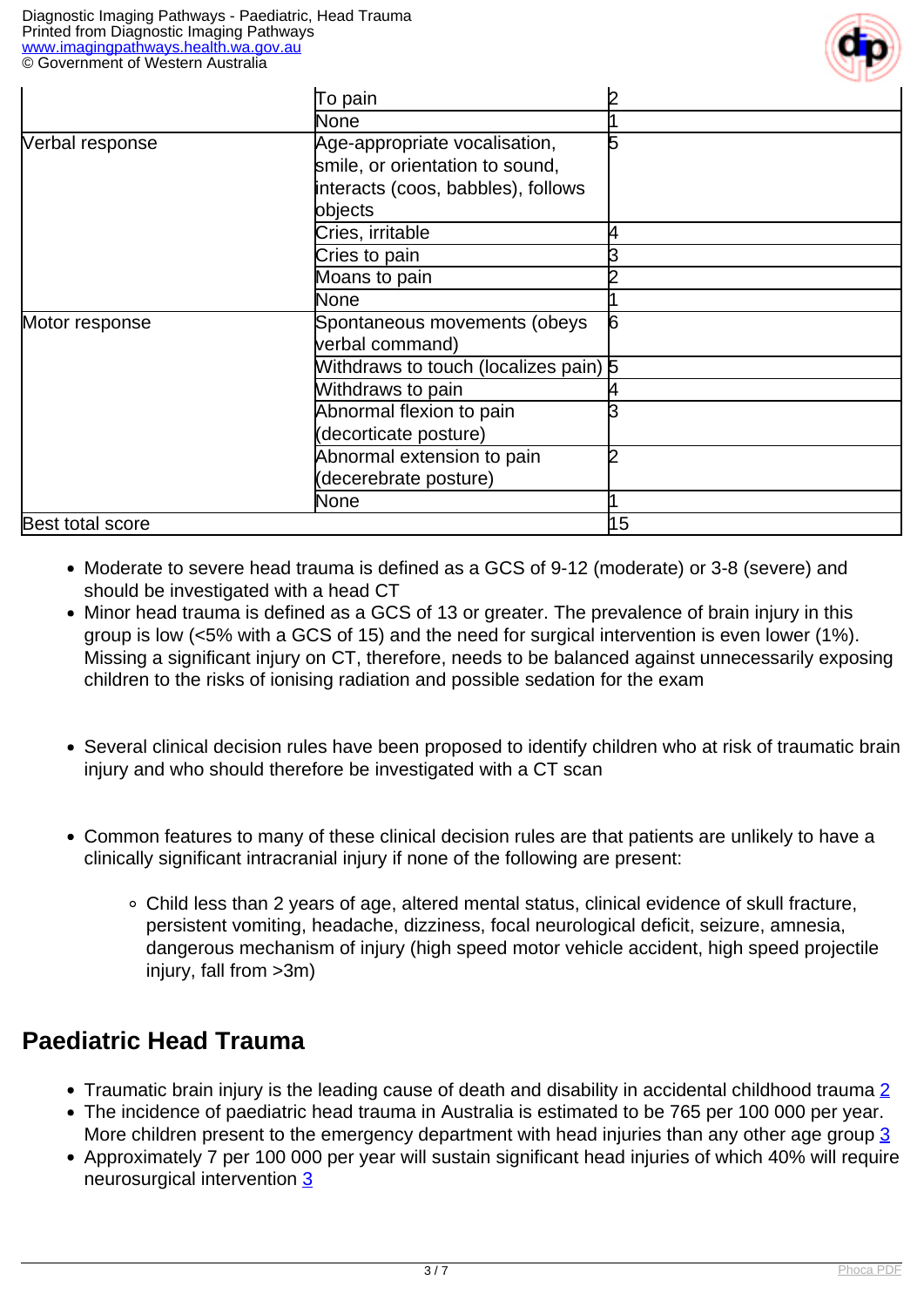### **Minor Head Trauma**



- Defined as a Glasgow Coma Scale (GCS) of 14 or greater [2, 4](index.php?option=com_content&view=article&id=194&tab=references#1)
- Although found in approximately 90% of children with head trauma, subtle or no neurological signs do not exclude the possibility of an acute brain injury. Half of all those with a traumatic brain injury seen on CT will have a GCS of 14 or more
- Nevertheless, the prevalence of brain injury in this group is low (<5% with a GCS of 15) and the need for surgical intervention, even lower (1%). [4, 5](index.php?option=com_content&view=article&id=194&tab=references#1) Therefore, missing a significant injury on CT needs to be balanced against unnecessarily exposing children to the risks of ionising radiation and possible sedation for the exam [4](index.php?option=com_content&view=article&id=194&tab=references#1)

## **Computed Tomography (CT)**

- Modality of choice for assessing acute neurological presentations in children with trauma  $6$
- Useful for the rapid detection of acute or subacute haemorrhage and associated mass effects, skull fractures and scalp injury [7](index.php?option=com_content&view=article&id=194&tab=references#1)
- Advantages
	- Can accommodate life support equipment, monitoring devices and traction devices
- Disadvantages
	- May require sedation in paediatric populations
	- Exposure to ionising radiation

### **Clinical Decision Rule**

- Several clinical decision rules have been proposed to identify children who are at risk of traumatic brain injury and who should therefore be investigated with a CT scan [1, 6](index.php?option=com_content&view=article&id=194&tab=references#1)
- The sensitivity of these range from 95 to 99% with negative predictive values of around 99%. (8-12) Many of these decision rules, however, are derived from studies lacking either sufficient accuracy, prospective validation or an adequate sampling size. Therefore, their appropriateness needs to be assessed for patients individually [13](index.php?option=com_content&view=article&id=194&tab=references#13)
- It is estimated that application of these clinical decision rules may reduce the number of CT scans by 14 to 23% [8-10](index.php?option=com_content&view=article&id=194&tab=references#8)
- A systematic review of the literature in 2011 found that the PECARN rule had the highest sensitivity and specificity for clinically significant intracranial injury [14](index.php?option=com_content&view=article&id=194&tab=references#14)

#### **CATCH (Canadian Assessment of Tomography for Childhood Head injury)**

- CATCH is a clinical decision rule developed for minor head injury (GCS 13-15) in children which classifies patients into high risk and medium risk groups in whom a CT scan of brain is helpful [6, 10](index.php?option=com_content&view=article&id=194&tab=references#1)
- **High risk (need for neurologic intervention)**
	- GCS score
	- Suspected open or depressed skull fracture
	- History of worsening headache
	- o Irritability on examination
- **Medium risk (brain injury on CT scan)**
	- Any sign of basal skull fracture (e.g. hemotympanum, 'raccoon' eyes, otorrhea or rhinorrhea of the cerebrospinal fluid, Battle's sign)
	- Large, boggy hematoma of the scalp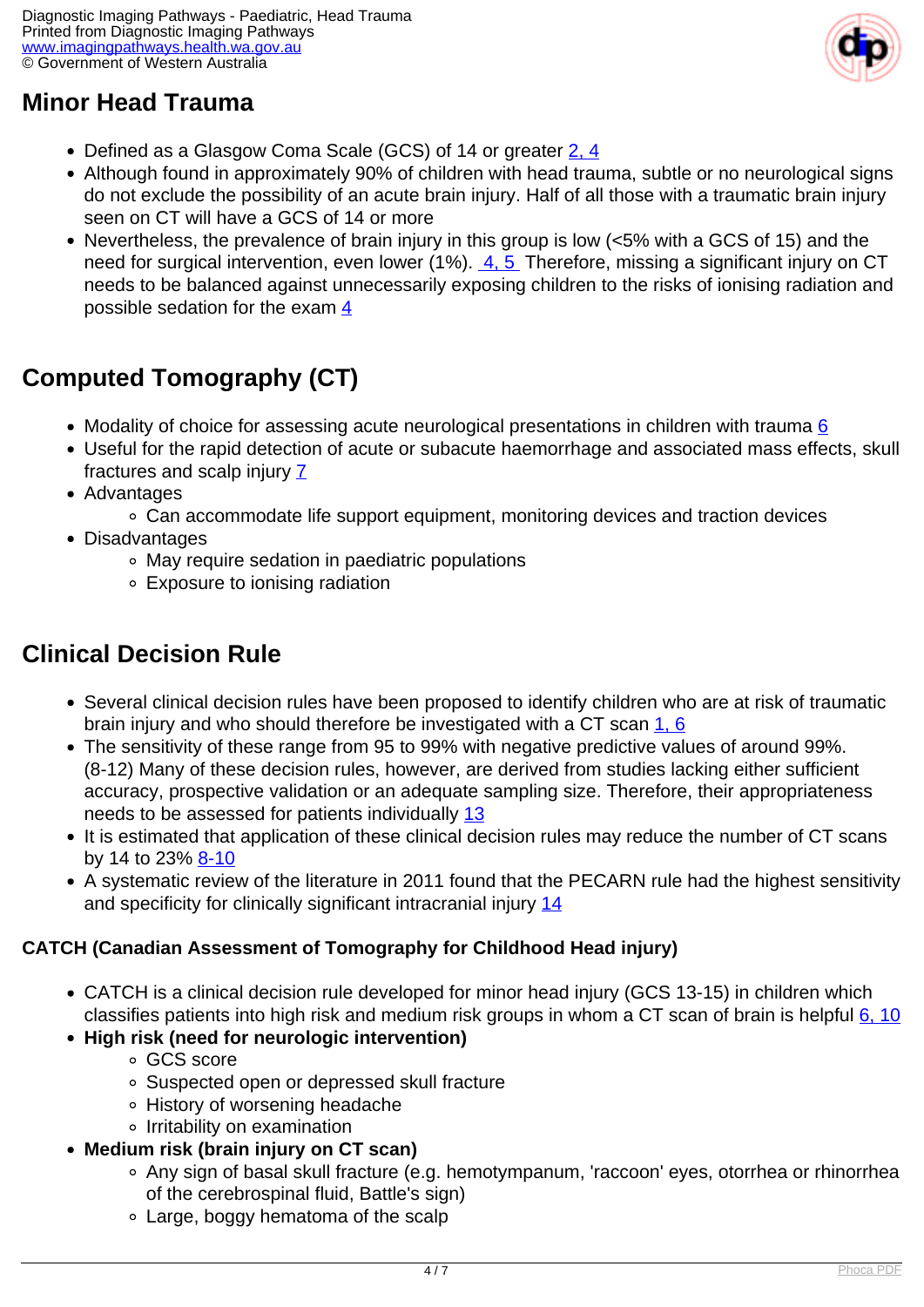

Dangerous mechanism of injury (e.g. motor vehicle crash, fall from elevation ? 3 ft [? 91 cm] or 5 stairs, fall from bicycle with no helmet)

It is estimated that application of these clinical decision rules may reduce the number of CT scans by 14 to 23% [8-10](index.php?option=com_content&view=article&id=194&tab=references#8)

#### **PECARN Paediatric Head CT Rule**

- PECARN is a clinical decision rule developed to identify low risk clinically-important traumatic brain injury in children [15, 16](index.php?option=com_content&view=article&id=194&tab=references#15)
- Findings associated with very low risk of significant brain injury in children <sup>o</sup> Age

#### **References**

#### **Date of literature search: March 2017**

References are graded from Level I to V according to the Oxford Centre for Evidence-Based Medicine, Levels of Evidence. [Download the document](http://www.cebm.net/wp-content/uploads/2014/06/CEBM-Levels-of-Evidence-2.1.pdf)

- 1. Hebb MO, Clarke DB, Tallon JM. **Development of a provincial guideline for the acute assessment and management of adult and pediatric patients with head injuries.** Can J Surg. 2007;50(3):187-94. (Review article). View the reference
- 2. Swaminathan A, Levy P, Legome E. **Evaluation and management of moderate to severe pediatric head trauma.** J Emerg Med. 2009;37(1):63-8. (Review article). [View the reference](https://www.ncbi.nlm.nih.gov/pubmed/19303237 )
- 3. Mitra B, Cameron P, Butt W. **Population-based study of paediatric head injury.**  J Paediatr Child Health. 2007;43(3):154-9. (Level III evidence). View the reference
- 4. Greenberg JK, Stoev IT, Park TS, Smyth MD, Leonard JR, Leonard JC, et al. **Management of Children with Mild Traumatic Brain Injury and Intracranial Hemorrhage.** The journal of trauma and acute care surgery. 2014;76(4):1089-95. (Level III evidence). [View the reference](https://www.ncbi.nlm.nih.gov/pmc/articles/PMC4152372 )
- 5. Quayle KS. **Minor head injury in the pediatric patient.** Pediatr Clin North Am. 1999;46(6):1189-99. (Review article). View the reference
- 6. Thiam DW, Yap SH, Chong SL. **Clinical Decision Rules for Paediatric Minor Head Injury: Are CT Scans a Necessary Evil?** Ann Acad Med Singapore. 2015;44(9):335-41. (Level III evidence). [View the reference](https://www.ncbi.nlm.nih.gov/pubmed/26584662 )
- 7. Beauchamp MH, Ditchfield M, Babl FE, Kean M, Catroppa C, Yeates KO, et al. **Detecting traumatic brain lesions in children: CT versus MRI versus susceptibility weighted imaging (SWI).** J Neurotrauma. 2011;28(6):915-27. (Level III evidence). View the reference
- 8. Haydel MJ, Shembekar AD. **Prediction of intracranial injury in children aged five years and older with loss of consciousness after minor head injury due to nontrivial mechanisms.** Ann Emerg Med. 2003;42(4):507-14. (Level III evidence). [View the reference](https://www.ncbi.nlm.nih.gov/pubmed/14520321 )
- 9. Oman JA, Cooper RJ, Holmes JF, Viccellio P, Nyce A, Ross SE, et al. **Performance of a Decision Rule to Predict Need for Computed Tomography Among Children With Blunt Head Trauma.** Pediatrics. 2006;117(2):e238. (Level III evidence). View the reference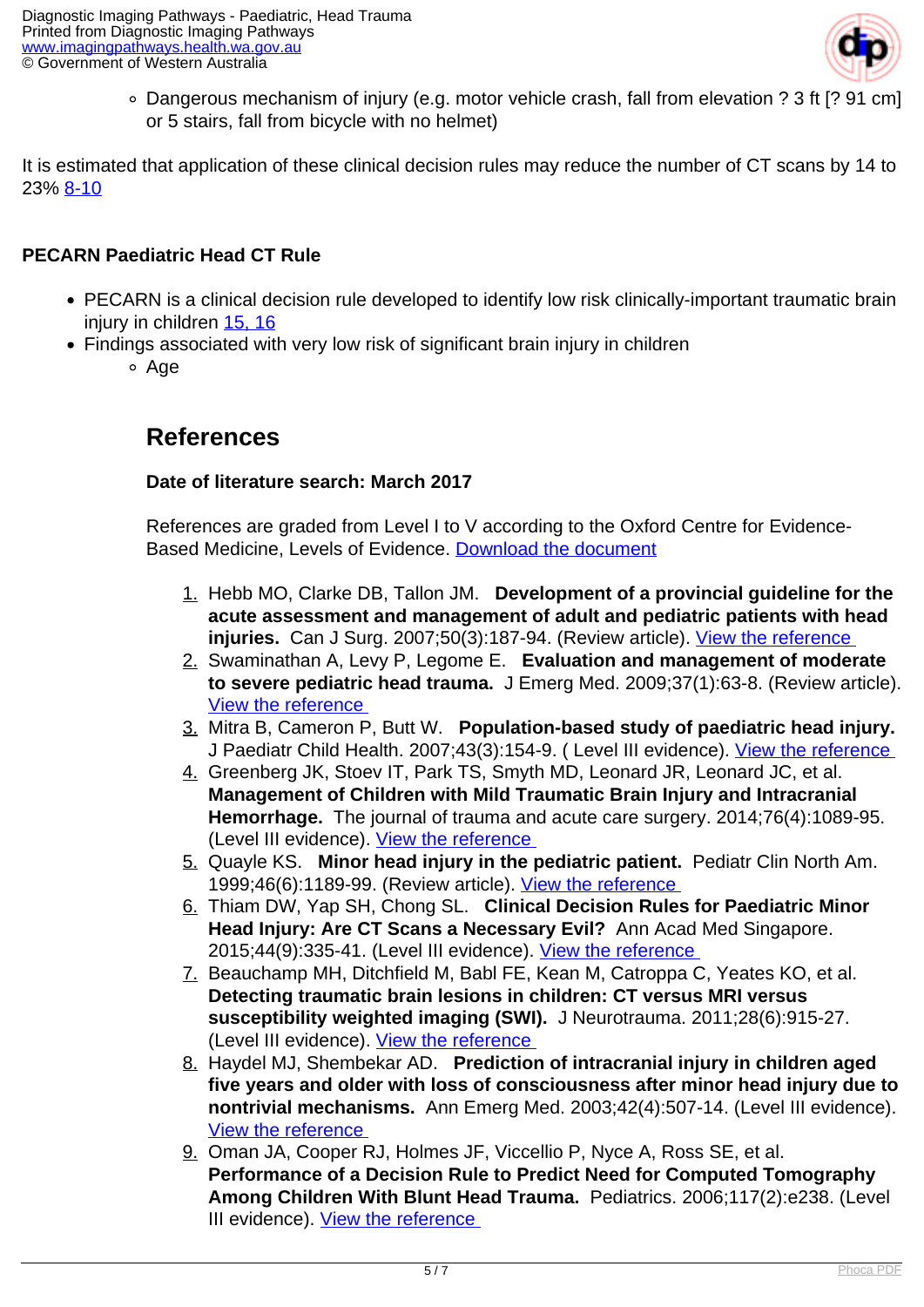

- 10. Osmond MH, Klassen TP, Wells GA, Correll R, Jarvis A, Joubert G, et al. **CATCH: a clinical decision rule for the use of computed tomography in children with minor head injury.** CMAJ : Canadian Medical Association Journal. 2010;182(4):341-8. (Level II evidence). [View the reference](https://www.ncbi.nlm.nih.gov/pmc/articles/PMC2831681/ )
- 11. Dunning J, Daly JP, Lomas JP, Lecky F, Batchelor J, Mackway-Jones K. **Derivation of the children's head injury algorithm for the prediction of important clinical events decision rule for head injury in children.** Arch Dis Child. 2006;91(11):885-91. (Level III evidence). [View the reference](https://www.ncbi.nlm.nih.gov/pubmed/17056862 )
- 12. Palchak MJ, Holmes JF, Vance CW, Gelber RE, Schauer BA, Harrison MJ, et al. **A decision rule for identifying children at low risk for brain injuries after blunt head trauma.** Ann Emerg Med. 2003;42(4):492-506. (Review Article). [View the](https://www.ncbi.nlm.nih.gov/pubmed/14520320 ) [reference](https://www.ncbi.nlm.nih.gov/pubmed/14520320 )
- 13. Kuppermann N. **Pediatric head trauma: the evidence regarding indications for emergent neuroimaging.** Pediatr Radiol. 2008;38 Suppl 4:S670-4. (Review article). [View the reference](https://www.ncbi.nlm.nih.gov/pubmed/18810402 )
- 14. Pickering A, Harnan S, Fitzgerald P, Pandor A, Goodacre S. **Clinical decision rules for children with minor head injury: a systematic review.** Arch Dis Child. 2011;96(5):414-21. (Level I evidence). [View the reference](https://www.ncbi.nlm.nih.gov/pubmed/21310894 )
- 15. Schonfeld D, Bressan S, Da Dalt L, Henien MN, Winnett JA, Nigrovic LE. **Pediatric Emergency Care Applied Research Network head injury clinical prediction rules are reliable in practice.** Postgrad Med J. 2015;91(1081):634-8. (Level III evidence). [View the reference](https://www.ncbi.nlm.nih.gov/pubmed/26500010 )
- 16. Atabaki SM, Hoyle JD, Jr., Schunk JE, Monroe DJ, Alpern ER, Quayle KS, et al. **Comparison of Prediction Rules and Clinician Suspicion for Identifying Children With Clinically Important Brain Injuries After Blunt Head Trauma.**  Acad Emerg Med. 2016;23(5):566-75. (Level III evidence). View the reference
- 17. Roguski M, Morel B, Sweeney M, Talan J, Rideout L, Riesenburger RI, et al. **Magnetic resonance imaging as an alternative to computed tomography in select patients with traumatic brain injury: a retrospective comparison.** J Neurosurg Pediatr. 2015;15(5):529-34. (Level IV evidence). View the reference

| Information from this<br>website                               | <b>Information from the Royal</b><br><b>Australian and New Zealand</b><br><b>College of Radiologists'</b><br>website |
|----------------------------------------------------------------|----------------------------------------------------------------------------------------------------------------------|
| <b>Consent to Procedure or Treatment</b>                       | <b>Computed Tomography (CT)</b>                                                                                      |
| <b>Radiation Risks of X-rays and Scans</b><br><b>Bone Scan</b> | <b>Radiation Risk of Medical Imaging</b><br>for Adults and Children                                                  |
|                                                                | <b>Making Your Child's Test or</b><br><b>Procedure Less Stressful</b>                                                |

### **Information for Consumers**